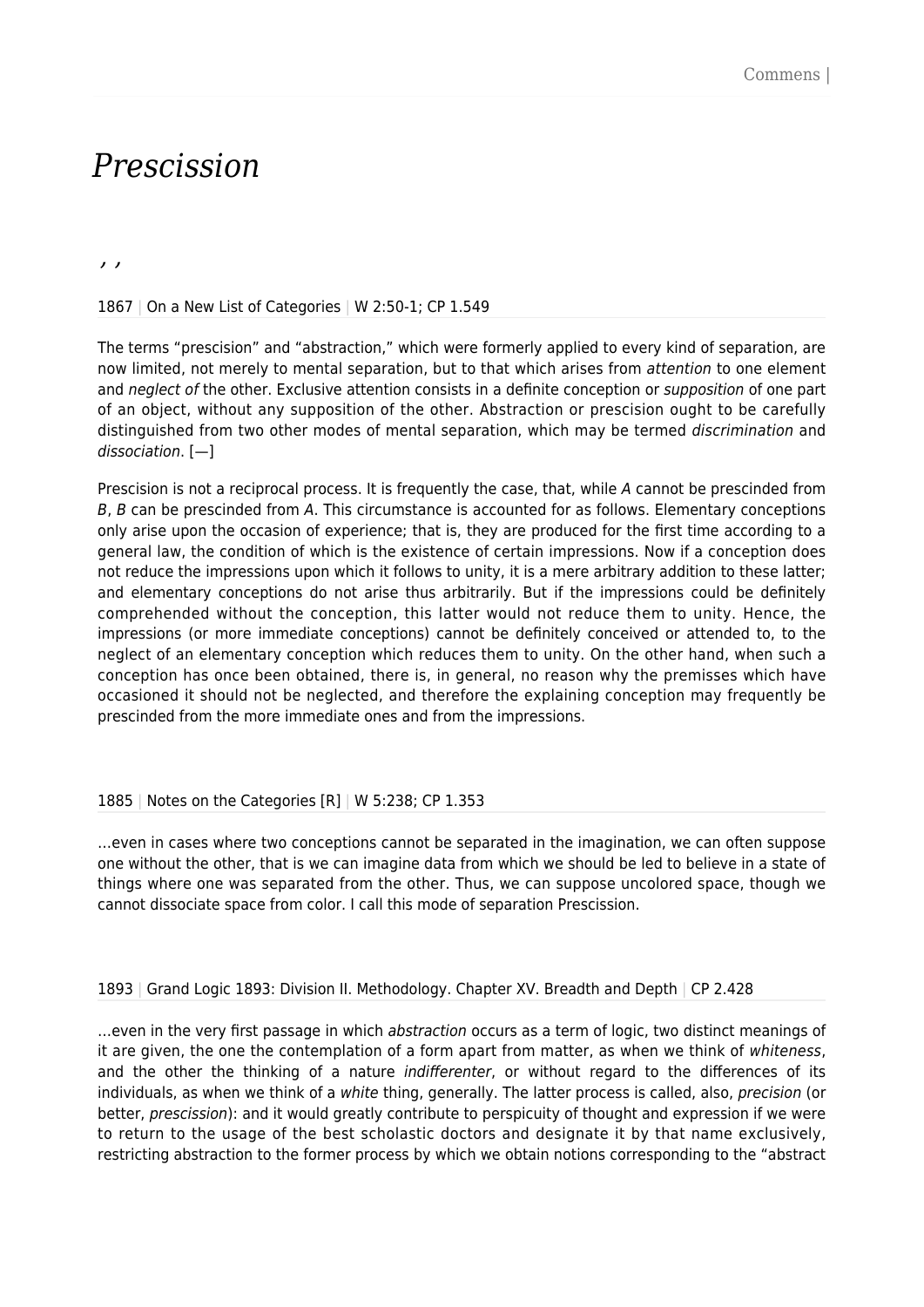nouns." [-] ...prescission, if accurately analyzed, will be found not to be an affair of attention. We cannot prescind, but can only distinguish, color from figure. But we can prescind the geometrical figure from color; and the operation consists in imagining it to be so illuminated that its hue cannot be made out (which we easily can imagine, by an exaggeration of the familiar experience of the indistinctness of hues in the dusk of twilight). In general, prescission is always accomplished by imagining ourselves in situations in which certain elements of fact cannot be ascertained. This is a different and more complicated operation than merely attending to one element and neglecting the rest.

1902 | Precision | DPP 2:323

**Precision**. [-1(1) A high degree of approximation, only attainable by the thorough application of the most refined methods of science.

(2) Its earlier meaning, still more or less used by logicians, is derived from a meaning given to praecisio by Scotus and other scholastics: the act of supposing (whether with consciousness of fiction or not) something about one element of a percept, upon which the thought dwells, without paying any regard to other elements. Precision implies more than mere discrimination, which relates merely to the essence of a term. Thus I can, by an act of discrimination, separate color from extension; but I cannot do so by precision, since I cannot suppose that in any possible universe color (not color-sensation, but color as a quality of an object) exists without extension. So with triangularity and trilaterality. On the other hand, precision implies much less than dissociation, which, indeed, is not a term of logic, but of psychology. It is doubtful whether a person who is not devoid of the sense of sight can separate space from color by dissociation, or, at any rate, not without great difficulty; but he can, and, indeed, does do so, by precision, if he thinks a vacuum is uncolored. So it is, likewise, with space and tridimensionality.

### 1902 | Quantity | DPP 2:411; CP 2.364

A decrease of supposed information may have the effect of diminishing the depth of a term without increasing its information. This is often called abstraction; but it is far better to call it prescission; for the word abstraction is wanted as the designation of an even far more important procedure, whereby a transitive element of thought is made substantive, as in the grammatical change of an adjective into an abstract noun.

1903 | Syllabus: Syllabus of a course of Lectures at the Lowell Institute beginning 1903, Nov. 23. On Some Topics of Logic | EP 2:270

Separation of Secondness, or Secundal Separation, called Precission, consists in supposing a state of things in which one element is present without the other, the one being logically possible without the other. Thus, we cannot imagine a sensuous quality without some degree of vividness. But we usually suppose that redness, as it is in red things, has no vividness; and it would certainly be impossible to demonstrate that everything red must have a degree of vividness.

1905 [c.] | The Branches of Geometry; Existential Graphs [R] | MS [R] 96